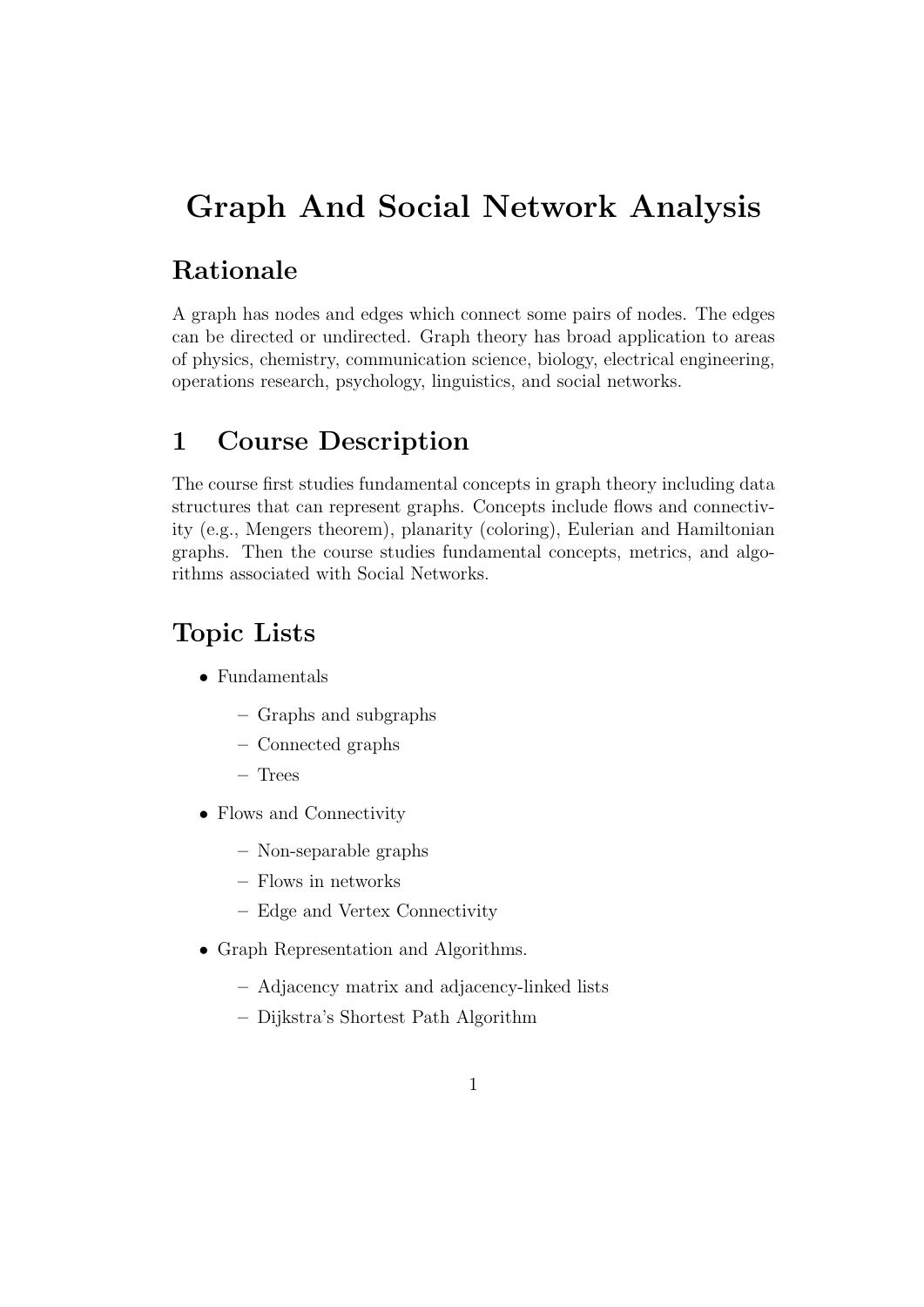- Planarity and the Four-Colour
- Independent Sets
- Cliques and Quasi Cliques
- Matching
- Eulerian and Hamiltonian Cycles
- Vertex and Edge Covers
- Dominating Sets
- Random Network Models
- Social Network Analysis
	- Types of Social Networks
	- Homophily
	- Multiplexity
	- Mutuality/Reciprocity
	- Propinquity
	- Bridges
	- Degree Centrality
	- Betweenness Centrality
	- Closeness Centrality
	- Network Reach
	- Network Integration
	- Boundary Spanners
	- Peripheral Players
	- Density
	- Structural Holes
	- Tie Strength
	- Communities